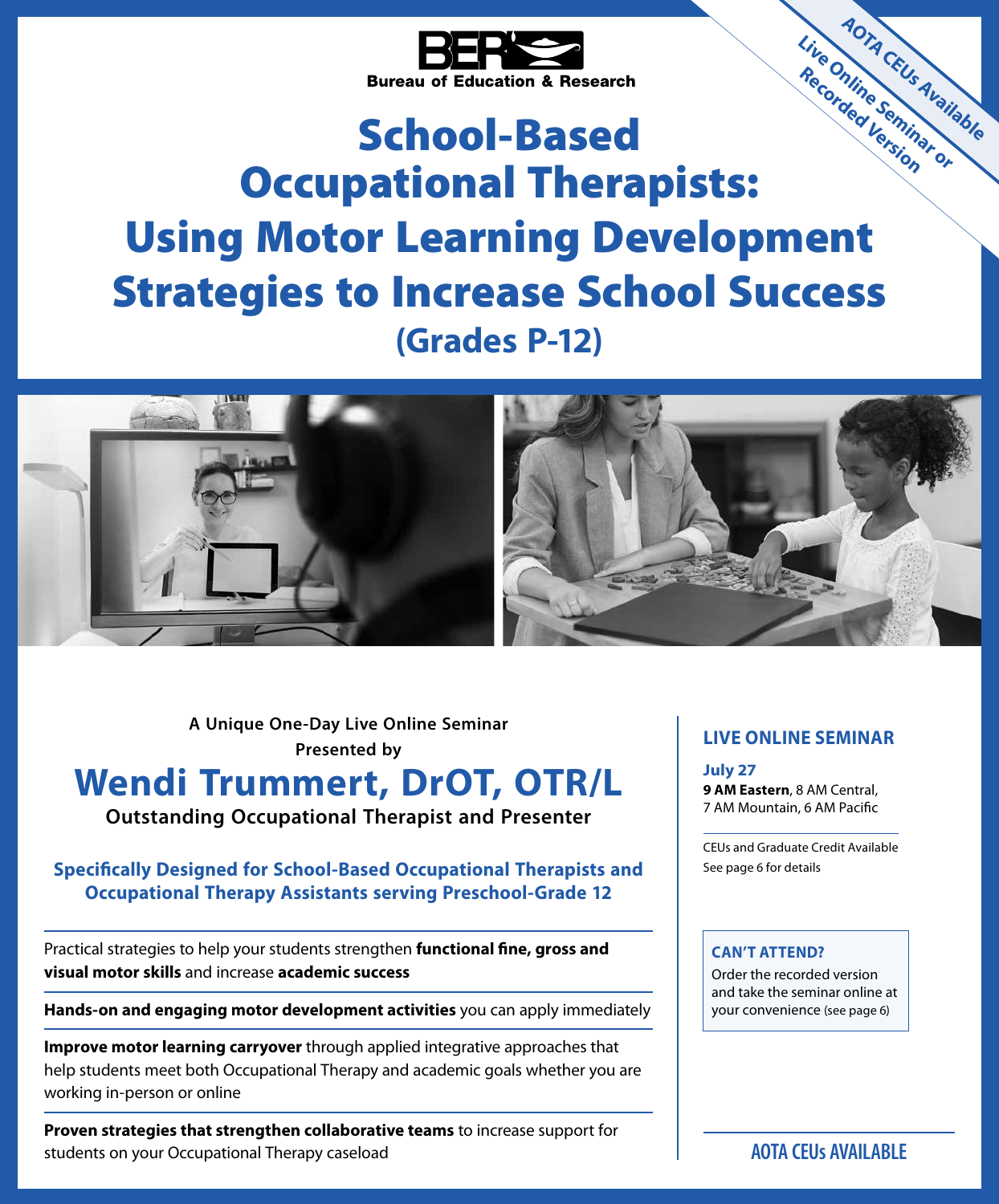# **Ten Key Benefits of Attending**

" Wendi is very engaging. This seminar had many great practical strategies and activities ."



### *Who Should Attend*

School-Based Occupational Therapists and Occupational Therapy Assistants serving Preschool-Grade 12

### **1. Highly Effective Strategies to Better Integrate Motor Development and Academic Interventions**

Efficient and creative ways to address fine, gross and visual motor, manipulative, movement, sensory and self-regulation issues during instructional time

### **2. Optimize the Impact of Your Therapeutic Motor Learning Interventions In-Person or in Your Virtual Environment**

Identify new and innovative opportunities to develop attention to task, motor skills, bilateral integration and self-regulation skills for all students … Ideas you can try immediately and adapt to meet the needs of your students

**3. Help Students Use Motor Skills to Regulate Their Behavior and Increase Achievement**

Tap into peer buddies and groups to expand disability awareness and acceptance, normalize variance of skill levels and learn effective motor development strategies to increase confidence of struggling students

**4. Engaging Transitions That Boost Motor Development and Overall School Success**

Make every moment count with classroom transitions that build neural pathways and ready students for deeper learning

**5. Maximize Carryover and Significantly Increase Authentic Motor Skill Development**

Increase transfer of new motor learning skills throughout the day in an integrated approach where all staff work together to create more meaningful learning experiences

- **6. Increase the Effectiveness of Your Multi-Sensory Learning Environment**  Activate your students' brain activity centers with strategies for more dynamic learning environments
- **7. Strengthen Your School Teams for Increased Motor Development Support**

Easy ways to become a more effective resource to your school(s) and create more innovative and effective classroom or online learning environments

**8. Discover Engaging Activities That Reinforce Motor Development and Problem-Solving Skills**

Fun and engaging small group activity ideas that will facilitate your students' motor development and activate higher-level cognitive skills

- **9. Learn How to Adapt Tiered Interventions for All Students** How to plan more effective interventions at the appropriate tier for each student
- **10. Receive an Extensive Motor Learning Development Digital Resource Handbook**

Each participant will receive an extensive digital resource handbook specifically designed for your role as a school-based Occupational Therapist. You'll leave this seminar with strategies and resources you can implement immediately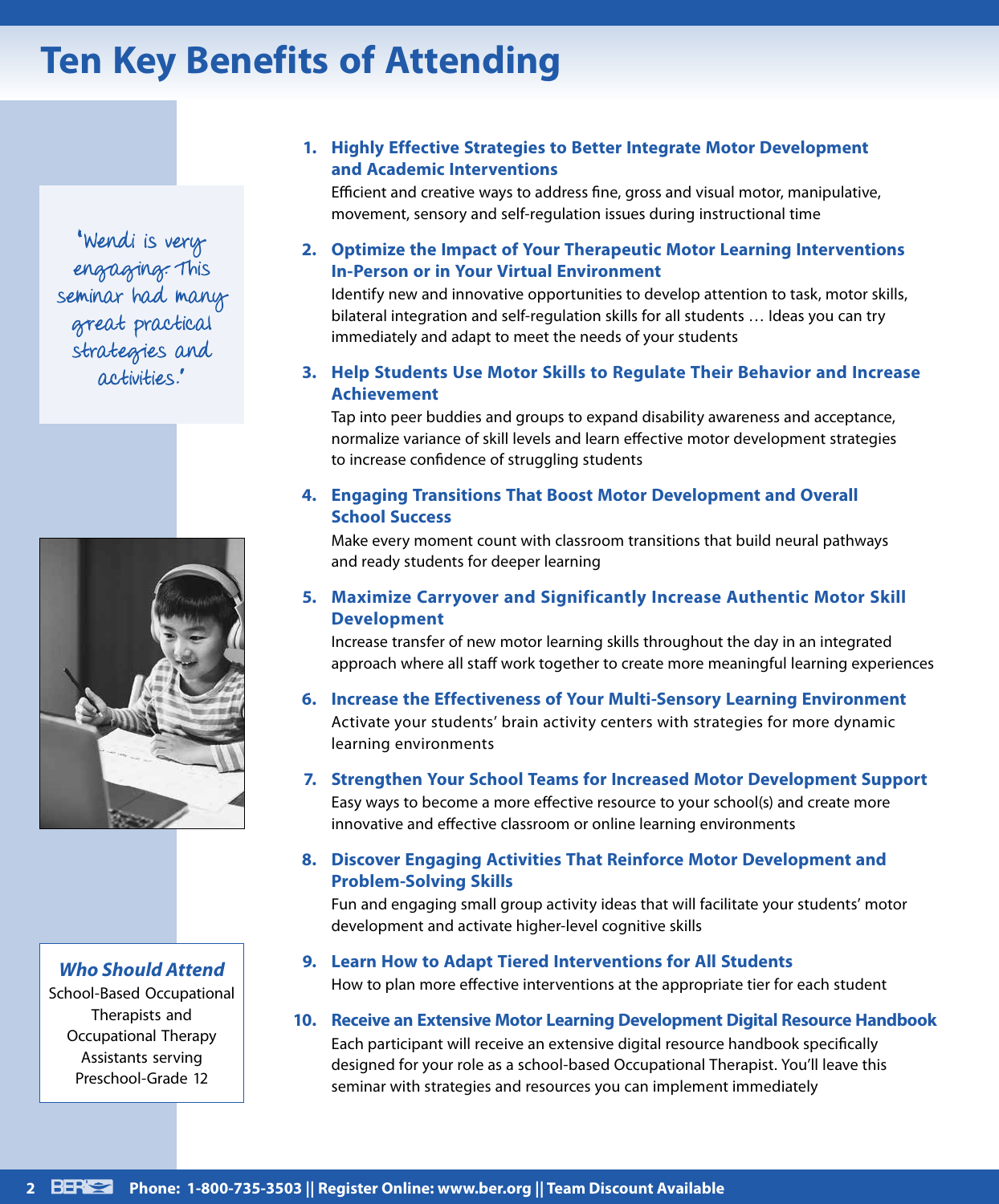# **Outstanding Strategies You Can Use Immediately**

## **Learning Outcomes:**

### *At the end of the seminar you will be able to:*

- **• Compare effective teaching techniques to promote motor skill development** and increase school success in school and in your distance learning or home programming
- **• Examine ways to teach students to use motor skills** and activities to regulate their behavior and increase academic achievement
- **• Recognize student stress and anxiety in learning situations** and provide appropriate motor strategies, emotional regulation identification, accommodations and modifications
- **• Identify ways to inspire teachers, administrators, students, and parents** to integrate your suggestions into their daily routines
- **• Identify a variety of delivery models and their effectiveness** such as pull-out therapy, push-in treatment, collaboration to achieve Least Restrictive Environment mandates

## **Practical Strategies for Occupational Therapy Service Delivery:**

- **• Identify motor learning strategies to help your most difficult students** achieve daily successes at school
- **• Indicate methods of support** for students with special needs at all levels of tiered interventions
- **• Explain how to teach young students who struggle to think and act** in an organized way
- **• Review strategies** to keep all students engaged in learning in your classroom and online
- **• Recognize practical strategies** for implementing the best OT practices in your busy school setting
- **• Discuss how to utilize highly motivating therapy techniques** to promote self-esteem, motivation and function among your most challenging students





## "I loved that this seminar was full of treatment ideas I can use right away?"

## **Practical Ideas and Strategies**

Specifically designed for school-based Occupational Therapists, COTAs, and OT teams, this seminar will provide you with dozens of highly practical strategies to better support students using motor development strategies to increase school success. This idea-packed seminar combines the latest research and the best Occupational Therapy practices to help your students be more successful in either a traditional or virtual setting.

In this engaging seminar, you will gain a variety of practical, usable ideas to become more effective in your school-based Occupational Therapy practice. **Wendi Trummert**, school-based Occupational Therapist and program developer, will share proven ideas you can immediately implement to enhance your Occupational Therapy practice.

You will leave feeling more confident and empowered to have a greater impact on the students and teachers you work with in grades Pre K-12. You will also leave this seminar with an extensive Occupational Therapy digital resource handbook.

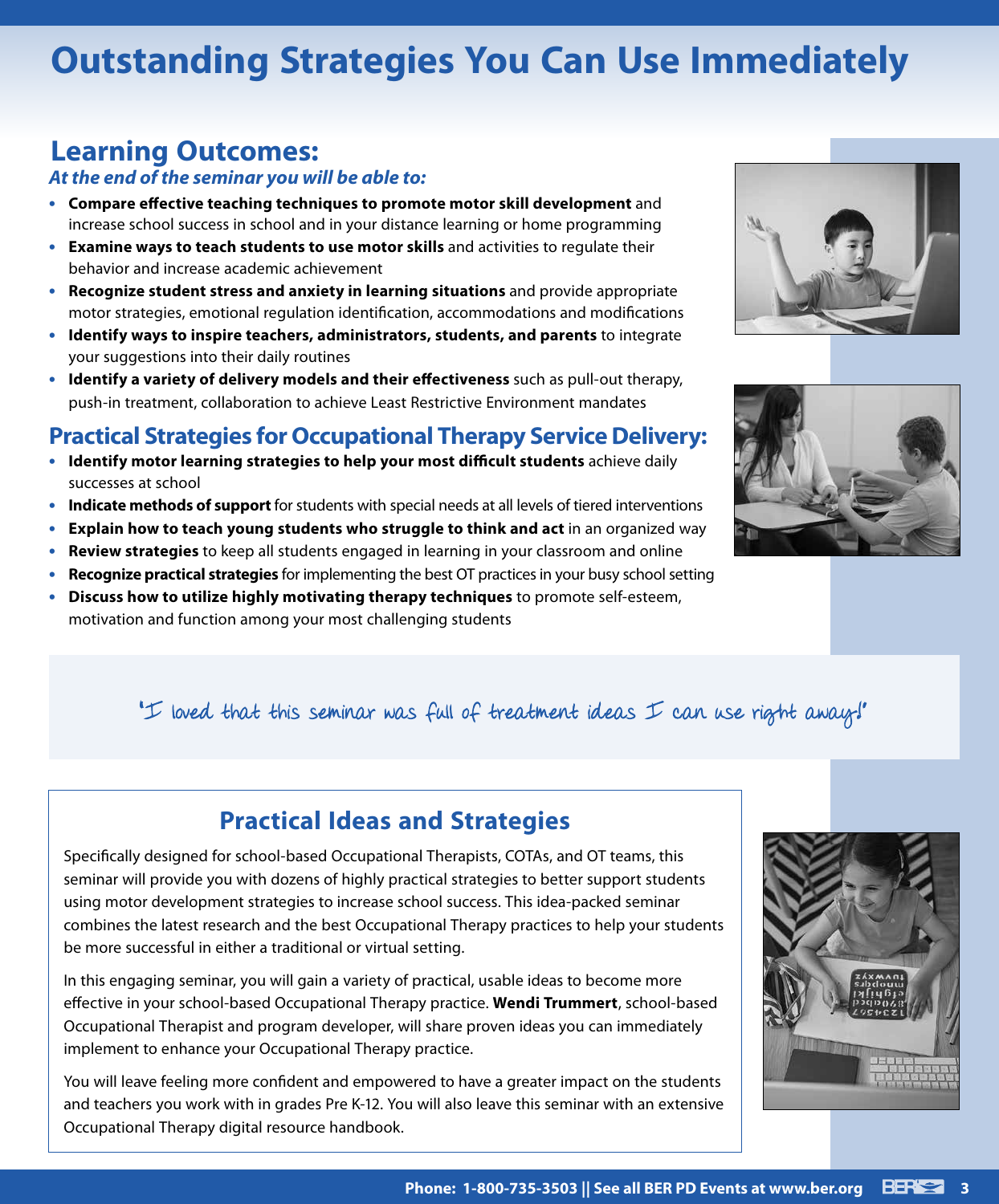# **A Message From Seminar Leader, Wendi Trummert**



### *Uniquely Qualified Instructor*

#### **WENDI TRUMMERT** is a

passionate school-based Occupational Therapist and outstanding presenter. She is well-known for developing a collaborative service delivery model in her schools, working alongside teachers and teams to create highly engaging, and effective motor interventions for all students. Based on her extensive expertise and experience, Wendi believes that motor learning development is an essential component to a quality educational experience and enjoys sharing her expertise with colleagues in outstanding seminars. She is also the author of *School-Based Occupational Therapists: Using Motor Learning Development Strategies to Increase School Success*, the extensive digital resource handbook each participant will receive.

#### Dear Colleague:

In my 19 years as an Occupational Therapy practitioner, I've seen incredible increases in the demands of students and educators alike. As therapists, we offer a very unique perspective about how children learn. While our schools are increasing academic demands and limiting opportunities for movement, we understand that good sensory-motor development is essential for children to learn, self-regulate and behave at their highest level of ability, even if they are learning online.

There is a strong correlation between improved motor development and self-regulation skills, and the academic achievement that teachers are feeling the pressure to meet. I believe that the more fun school is, the greater students will be able to achieve. My goal for our day together is to provide you with a fresh, new way of looking at how motor development impacts school performance. This seminar is designed to put realistic, front-line solutions to common problems into the Occupational Therapists' hands.

I promise you an engaging day filled with down-to-earth conversation and meaningful information that will help you transform your practice and bring fun back to your professional life. Most importantly though, teachers and parents alike will sing your praises as their students experience less stress and greater success as a result of your role as a school-based Occupational Therapist. Plan to leave this seminar "fired up" and ready to return to your school or distance learning program with new ideas and a new energy to deliver the most effective therapy services to your students!

I look forward to meeting you at the seminar!

Sincerely,

Wendi Summert

Wendi Trummert, DrOT, OTR/L

**P.S.** As a practicing Occupational Therapist, I know just how valuable your time is. My focus will be on sharing **practical strategies** that you'll be excited to implement.

"My goal for our day together is to provide you with a fresh, new way of looking at how motor development impacts school performance."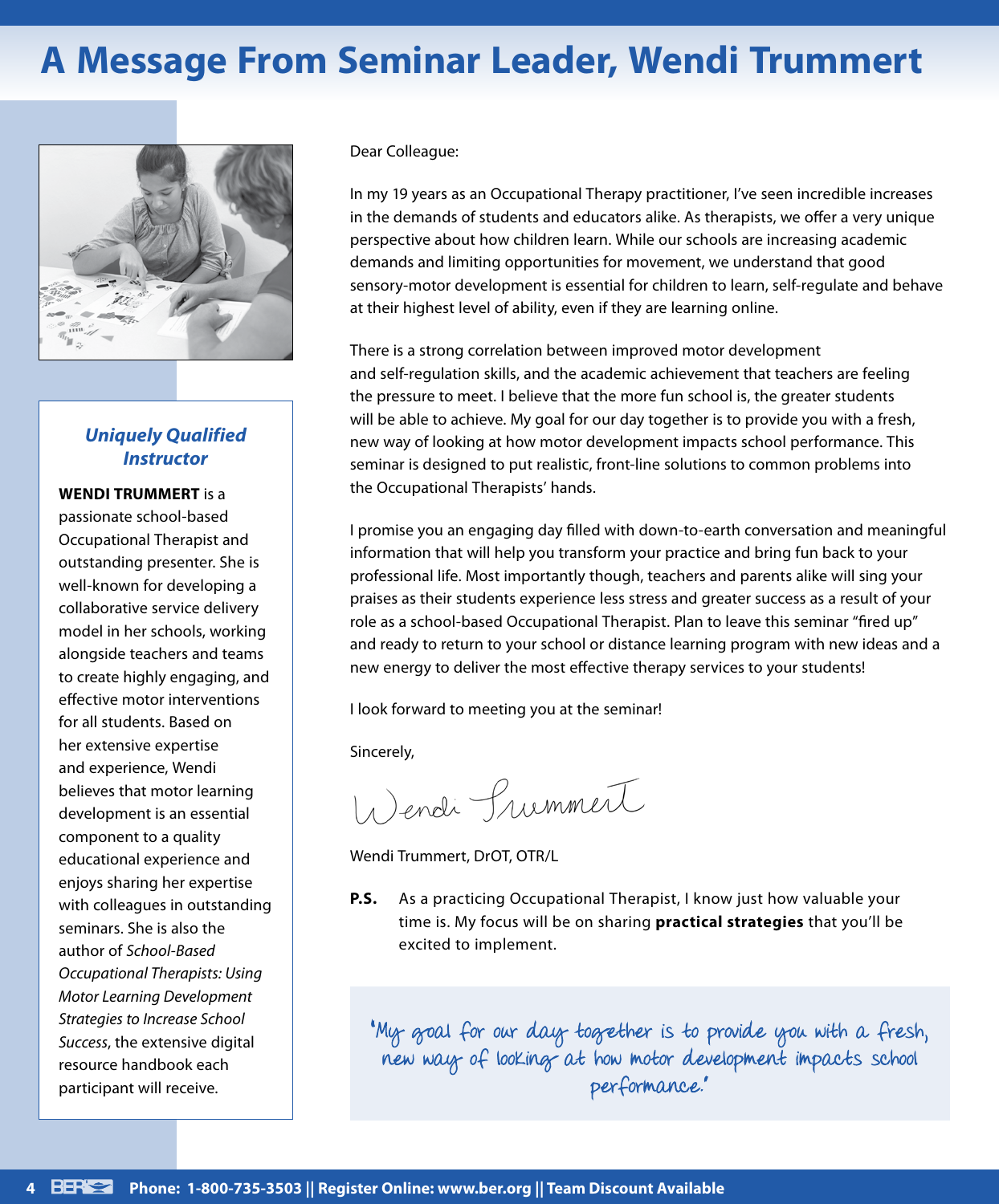# **What Your Colleagues Say About Wendi Trummert**

*"Wendi is a great presenter! I loved her activity ideas and all of the research-based support."* **Britain Wilson, Occupational Therapist**

*"Really interesting topic. Very informative, engaging, and excellent, practical advice and examples to bring back to my practice."*

**Ilana Munk, Occupational Therapist**

*"Great presenter with wonderful ideas that can be easily incorporated."*

**Penny Demos, COTA/L**

*"Wendi offered so many relevant and fun activities! Thanks for the wealth of resources, including recent research."* **Lynn Herzberg, COTA**



# **About BER Seminars**

### **Outstanding Instructors**

All programs are led by outstanding, top-rated BER national trainers.

### **Extensive Digital Resource Handbook**

You'll receive an extensive digital Resource Handbook full of practical strategies and resources.

### **Highly Interactive**

You'll be able to ask questions, consult with the instructor, and share ideas with other participants.

#### **Program Guarantee**

As we have for 44 years, we guarantee the high quality of our programs. If you are not satisfied, we'll give you a 100% refund.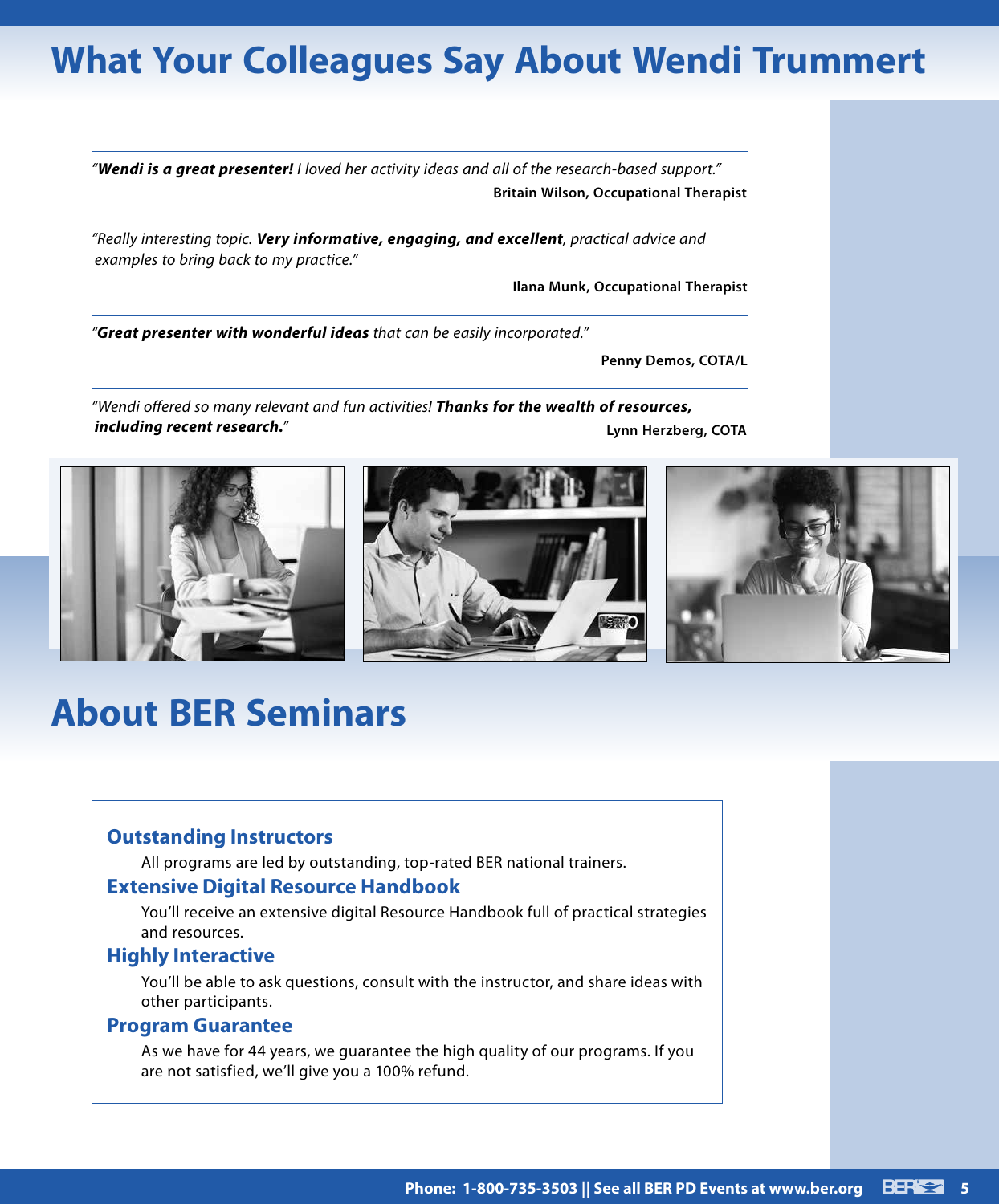# **Special Benefits of Attending**



"I appreciated the knowledge base of the presenter and the research offered to substantiate her points.  $I$  also appreciated her activity ideas."

**CATHERINE BENNETT, OCCUPATIONAL THERAPIST**

## *On‑Site Training*

Most BER seminars can be brought to your school or district in-person or online. See the options at www.ber.org/onsite or call 877-857-8964 to speak to one of our On-Site Training Consultants.

### **Extensive Digital Resource Handbook**

Each participant will receive an extensive digital resource handbook giving you access to countless strategies before, during and after the seminar. The handbook includes:

- Timesaving interventions to strengthen your expertise as a school-based OT or OT assistant, whether you are working in-person or online
- Effective, efficient, and motivating methods to make your job more manageable and effective
- Descriptions of innovative therapy strategies
- Latest research on brain development and neuroplasticity that supports your interventions

### **AOTA CEUs Available**

BER dba IED is an AOTA Approved Provider of professional development. Course approval ID# N/A. This Distance Learning - Interactive/ Independent seminar is offered at .5 CEUs/5 Contact Hours per day of attendance.



Educational level: Intermediate, Category: Occupational Therapy Service Delivery. AOTA does not endorse specific course content, products, or clinical procedures.

You will be required to fully attend the program and complete a program evaluation and a learning outcomes assessment at the end. For more information regarding this program, including a time-ordered agenda, please visit our website at www.ber.org.

### **Meet Inservice Requirements / Earn State CEUs**

Participants of Live Online Seminars and those completing the Recorded Version online can receive a certificate of participation that may be used to verify five continuing education hours. For details about state CEUs available, visit www.ber.org/ceus

### **Earn One to Four Graduate Semester Credits**

Up to four graduate level professional development University of Massachusetts credits are available with an additional fee and completion Global Anonprofit of follow-up practicum activities. Details for direct

enrollment with University of Massachusetts Global will be available at this program.

## **Can't Attend?**

## *Other Professional Development Options:*

### **Recorded Version of the Seminar**

A video recorded version of this seminar will be available to take online at your convenience. You'll have access to the entire course and to the extensive digital resource handbook. Optional CEUs and graduate credit available. To enroll, see registration form on page 7.

#### **IEA Related On-Demand Online Course**

A related On Demand Video-Based Online Learning course, *Timesaving Strategies to Integrate Your OT Interventions into Classrooms*, for Grades P-12, is available for immediate registration. To enroll, visit www.ber.org/online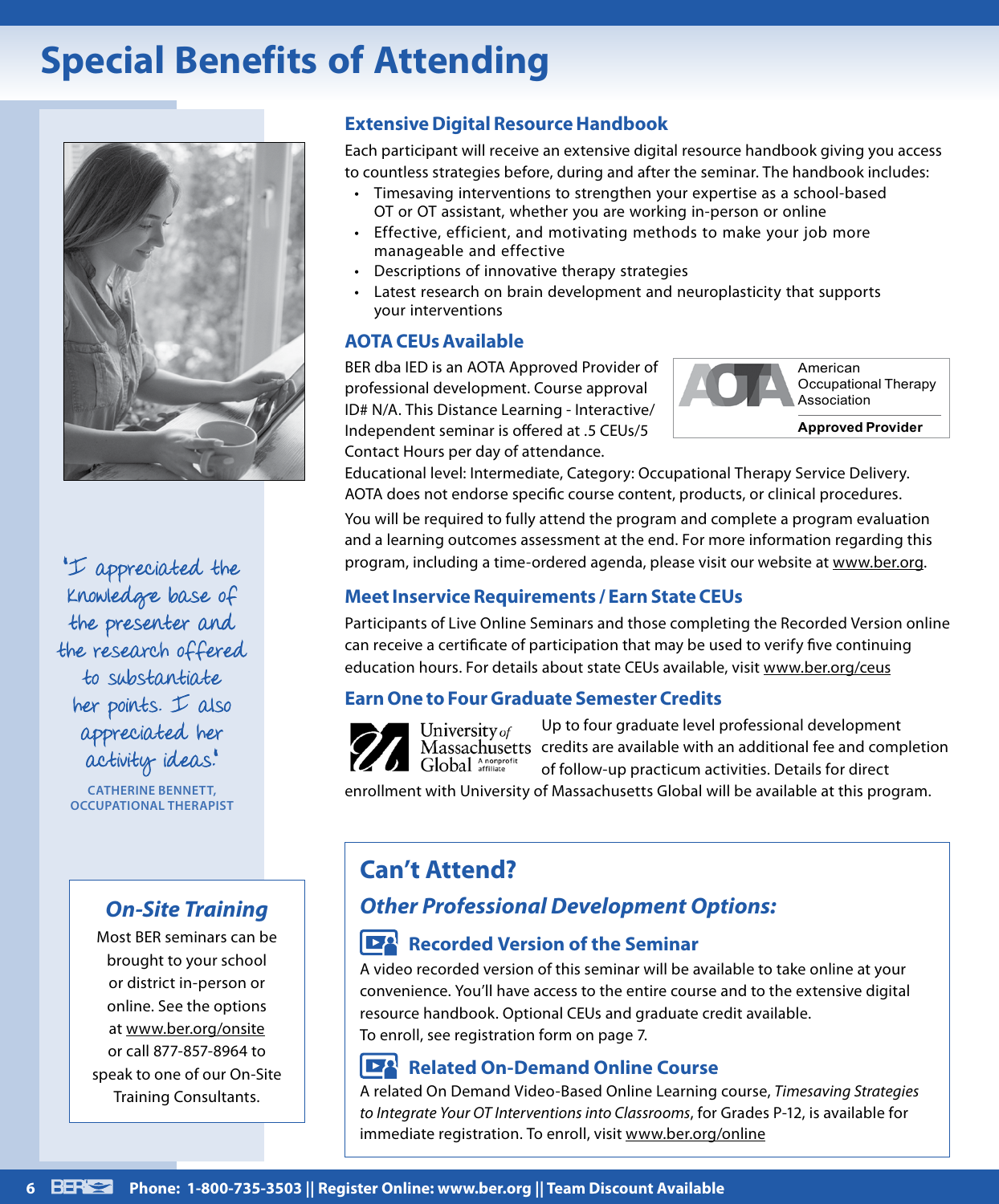## School-Based Occupational Therapists:

# Using Motor Learning Development Strategies to Increase School Success

**(Grades P-12)**

| <b>Registration (XTT2M1)</b>                                                                                                                                                                | <b>FIVE EASY WAYS TO REGISTER:</b>                                                                                                                                                     |
|---------------------------------------------------------------------------------------------------------------------------------------------------------------------------------------------|----------------------------------------------------------------------------------------------------------------------------------------------------------------------------------------|
| $\Box$ <b>1. LIVE ONLINE:</b> July 27, 2022 (Start time: 9 AM Eastern)<br>$-$ or $-$                                                                                                        | <b>REGISTER ONLINE at: www.ber.org</b>                                                                                                                                                 |
| $\Box$ 2. I'd like to order the recorded version of this seminar                                                                                                                            | <b>EMAIL this form to: register@ber.org</b>                                                                                                                                            |
| M.I.<br><b>FIRST NAME</b><br><b>LAST NAME</b>                                                                                                                                               | PHONE toll-free: 1-800-735-3503<br>(Weekdays 5:30 am - 4:00 pm Pacific Time)                                                                                                           |
|                                                                                                                                                                                             | ¶■<br>FAX this form to: 1-425-453-1134                                                                                                                                                 |
| POSITION, SUBJECT TAUGHT<br><b>GRADE LEVEL</b>                                                                                                                                              | MAIL this form to: Bureau of Education & Research<br>915 118th Avenue SE . PO Box 96068<br>Bellevue, WA 98009-9668                                                                     |
| SEMINAR LOCATION NUMBER: ______<br>. (Please see list above)                                                                                                                                |                                                                                                                                                                                        |
| List additional registrants on a copy of this form                                                                                                                                          | <b>Program Hours</b><br>All Live Online Seminars are scheduled 9:00 AM - 3:30 PM in the time                                                                                           |
| <b>SCHOOL NAME</b>                                                                                                                                                                          | zone indicated. Check in 15 minutes prior. Registrants will be sent login<br>information by email four days before their Live Online Seminar.                                          |
| SCHOOL MAILING ADDRESS                                                                                                                                                                      | <b>Cancellation/Substitutions</b>                                                                                                                                                      |
|                                                                                                                                                                                             | 100% of your paid registration fee will be refunded if you can't attend<br>and notify us at least 10 days before the seminar. Late cancellations                                       |
| <b>CITY &amp; STATE</b><br>ZIP CODE                                                                                                                                                         | made prior to the event date will be refunded less a \$15 service fee.<br>Substitutions may be made at any time without charge.                                                        |
| <b>SCHOOL PHONE NUMBER</b><br>HOME PHONE NUMBER                                                                                                                                             | <b>Further Questions</b>                                                                                                                                                               |
|                                                                                                                                                                                             | Call the Bureau of Education & Research (800) 735-3503 or visit<br>us online at www.ber.org. The Bureau is North America's leading                                                     |
| Registration confirmations and login details are sent via e-mail                                                                                                                            | presenter of PD training for professional educators. Programs<br>are based on sound research, are highly practical in content and                                                      |
| E-MAIL ADDRESS (REQUIRED FOR EACH REGISTRANT)                                                                                                                                               | consistently receive excellent evaluations.                                                                                                                                            |
|                                                                                                                                                                                             | <b>Fee</b><br>The registration fee is \$279 per person, \$259 per person for groups of                                                                                                 |
| HOME MAILING ADDRESS                                                                                                                                                                        | three or more registering at the same time. Call us at 1-800-735-3503<br>for groups of ten or more. Payment is due prior to the program.                                               |
| <b>CITY &amp; STATE</b><br>ZIP CODE                                                                                                                                                         | Fee includes seminar registration, a certificate of participation and<br>an extensive digital resource handbook. The fee is the same for<br>Live Online Seminars or Recorded Seminars. |
| <b>IMPORTANT: PRIORITY ID CODE:</b><br>EXTT2M1                                                                                                                                              | Program Guarantee                                                                                                                                                                      |
|                                                                                                                                                                                             | We stand behind the high quality of our programs by providing the                                                                                                                      |
| <b>METHOD OF PAYMENT - Team Discount Available</b>                                                                                                                                          | following unconditional guarantee: If you are not satisfied with this<br>program, we'll give you a 100% refund of your registration fee.                                               |
| The registration fee is \$279 per person,<br>for teams of three or more registering at the same time, the fee is \$259<br>per person. Payment is due prior to the program. No cash, please. |                                                                                                                                                                                        |
| $\Box$ A check (payable to <b>Bureau of Education &amp; Research</b> ) is attached                                                                                                          |                                                                                                                                                                                        |
| $\Box$ A purchase order is attached, P.O. $\#$<br>(Be sure to include priority ID code on the P.O.)                                                                                         |                                                                                                                                                                                        |
| $\Box$ Charge my:<br>□ MasterCard<br>$\Box$ Discover<br>$\Box$ VISA                                                                                                                         |                                                                                                                                                                                        |
| MO/YR                                                                                                                                                                                       |                                                                                                                                                                                        |
| (Found on back of card)                                                                                                                                                                     |                                                                                                                                                                                        |
| Signature (required for credit card purchases)<br>Please print name as it appears on card                                                                                                   | XTT2M1<br>© 2022 Bureau of Education & Research. All rights reserve                                                                                                                    |

reserved.